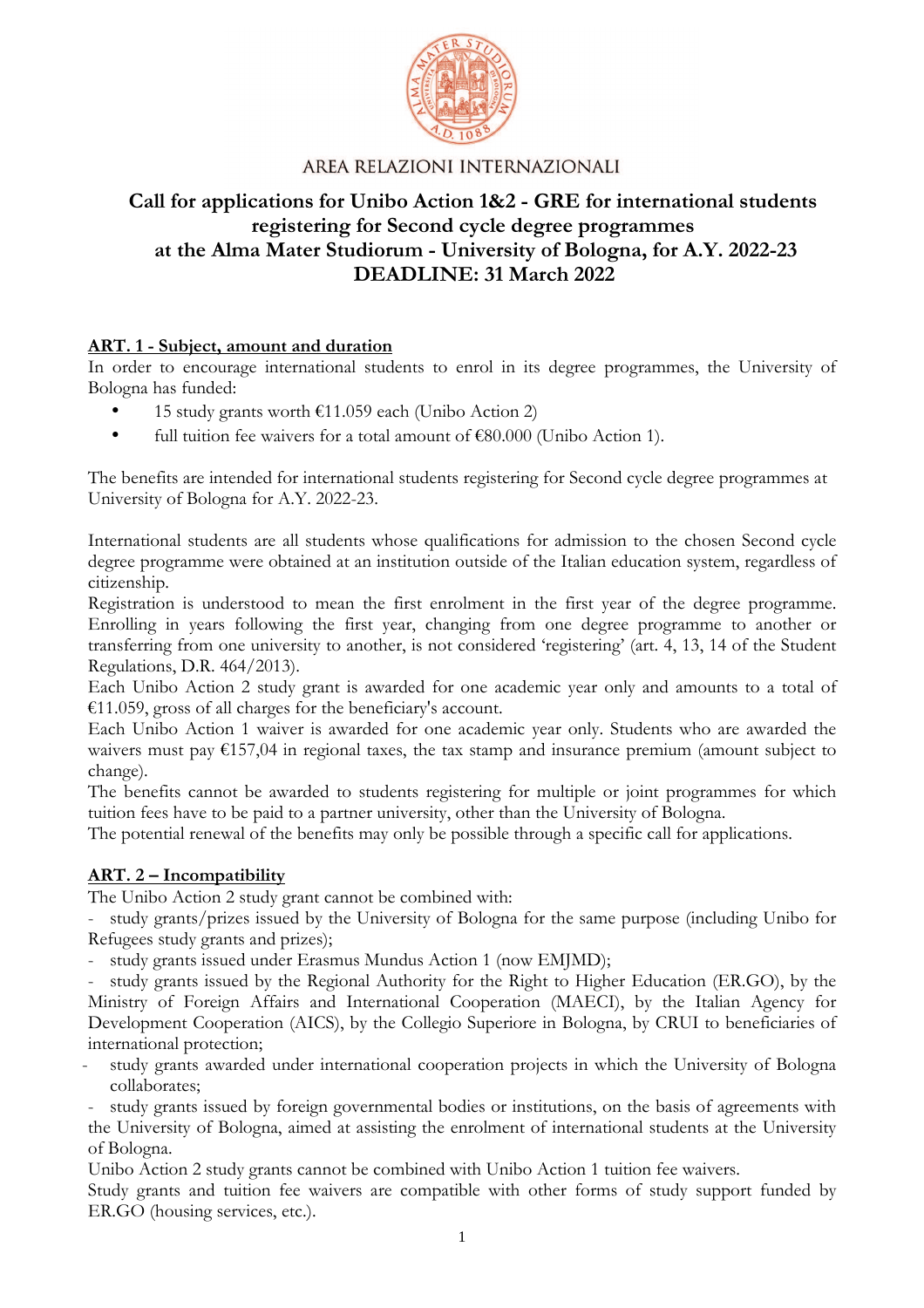

### **ART. 3 –Admission requirements**

Application is open exclusively to candidates who:

1) possess valid qualifications for admission to the chosen Second cycle degree programme issued by an institution outside of the Italian education system. Qualifications issued by institutions of the Republic of San Marino do not satisfy this condition. The applicant's citizenship is not considered;

2) meet the admission requirements for the chosen degree programme or will meet such requirements at the time of registration;

3) are not current students at the University of Bologna for First, Single or Second Cycle degree programmes. Important! It should be noted that those whose student career (First, Single or Second Cycle degree programme) ended after A.Y. 2020-21 for any reason are considered students. Withdrawals from studies must have been completed (with the duty stamp payment) before the publication of this call;

4) have not already benefited from the Unibo Action 2 study grant or from the Unibo Action 1 waiver; 5) are not 30 years or older as of the deadline of this call.

### **ART. 4 Award criteria**

These study grants and waivers are awarded on the basis of GRE (General Test) test results (all sections included).

Tests must have been taken after 31 March 2017, otherwise they won't be considered.

The minimum scores required are: Verbal Reasoning + Quantitative Reasoning = 290 Analytical Writing  $= 3.0$ Candidates holding scores lower than the minimum required will not be admitted to the selection.

**For all awardees, payment of the Unibo Action 2 study grant is dependent upon effective admission and registration in the chosen degree programme or in another Second Cycle degree programme (i.e., candidates must pay the first instalment of the tuition fees before they receive the first instalment of the grant), and the possession of the maintenance requirements established in art. 8.** 

#### **ART. 5 – Application submission: terms and methods**

Applications must be submitted **between 3 December 2021 at 12.00 to 31 March 2022 at 12.00 CET, exclusively through Studenti Online (www.studenti.unibo.it).** 

Anyone wishing to submit an application must:

- 1. register on studenti.unibo.it if not already in possession of a Unibo username and password (institutional credentials). To do so:
	- a. connect to studenti.unibo.it, access the "Register" section, and register;
	- **b.** fill in all the mandatory fields (foreign students not in possession of an Italian tax code number should go to the "International students registration" section) and follow the instructions to create a Unibo username and password. **Important! The personal details of individuals registering on the site must correspond exactly to those indicated on their passport or identity card;**
	- c. following the first access, the PUK code must be replaced with a personal password. It is important to store your Unibo username and password somewhere safe that you will have access to over the long term, as they will be required every time you access your profile on studenti.unibo.it;
- 2. log in to studenti.unibo.it, entering your Unibo username and password, and click "Calls";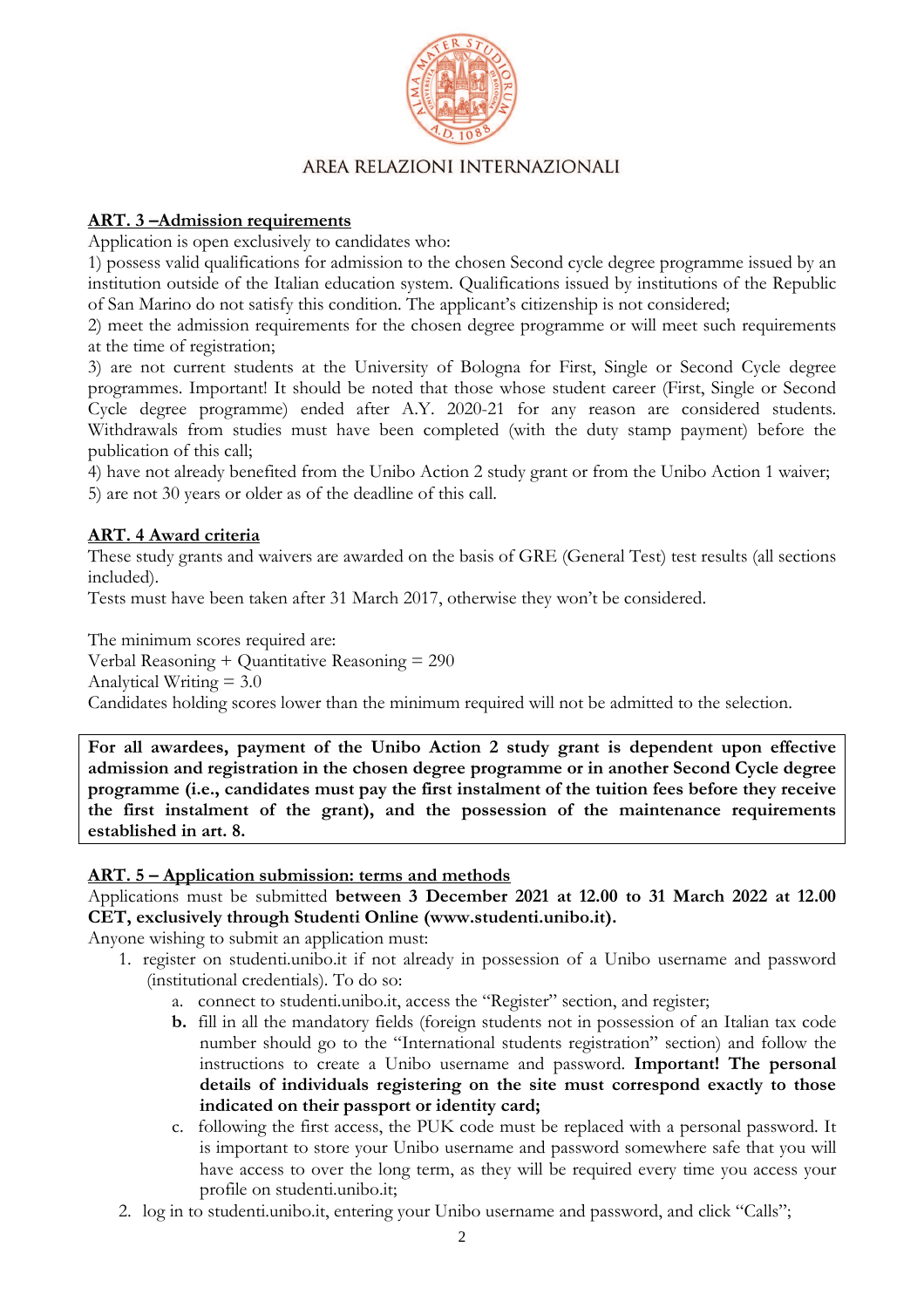

- 3. select "Bando Unibo Azione 1&2 GRE/Unibo Action 1&2 GRE Call"; only students in possession of the requirements specified in article 3, points 3 and 5 of this call will be able to fill in the application online;
- 4. check their contact information;
- 5. enter all required details;
- 6. upload all required documents in pdf format.

For assistance or guidance when filling in the online application, students can contact the Studenti Online Help Desk, telephone n° +39 0512080301, from Monday to Friday between 9.00 and 13.00 (CET) and between 14.00 and 17.00 (CET), or send an e-mail to help.studentionline@unibo.it.

Important! The application will be deemed valid only if the student completes the above procedure correctly. Applications cannot be submitted on paper, by fax or by e-mail.

Applicants must attach the following documents to their application, under penalty of nullity:

1) a copy of their currently valid **passport**. EU citizens can attach copy of their identity document;

#### 2) a copy of their unofficial **GRE score report**;

**In addition, applicants must also send their official GRE score reports through ETS. The official scores must be received by the University of Bologna no later than 31 March 2022. Official scores received after this deadline will not be considered. The recipient code of the University of Bologna, in order to send official score reports, is 7850.** 

3) a certificate confirming the **qualification** required for admission to the chosen degree programme, along with **transcripts of records** with exams passed and relative marks.

Students who have not completed their qualification by the application submission deadline may present a certificate of registration and a transcript of records with exams passed to date and relative marks. The study grant will only be awarded upon completion of the qualification prior to registration in A.Y. 2022-23.

All documents presented by applicants must be in English, Italian, French or Spanish.

All documents in any other language must be supported by a **translation** into English or Italian on plain (non-letterhead) paper. The translation may be done directly by the candidate.

The submission of the translated documents only is not enough; they must always be accompanied by the original documents.

Applications that are not properly filled in or complete with all the required documents will not be accepted.

In this phase, it is not necessary to submit an official (sworn/certified) translation into Italian, or the relative legalization or "declaration of value" of the study qualification.

#### **ART. 6 – Establishment and approval of the ranked list of candidates, and the application of preferences in the event of equal evaluations**

Candidate rankings are drawn up by a special board and are approved by decree from the Director. The rankings are organised in decreasing order of points. For equal points, preference will be given to the younger candidate.

According to the order of the ranking, winners will be assigned Unibo Action 2 study grants until all the grants are used up. Next, winners in the subsequent positions will be assigned Unibo Action 1 tuition fee waivers, until the entire budget established by art. 1 is used up. It is not possible to receive both benefits.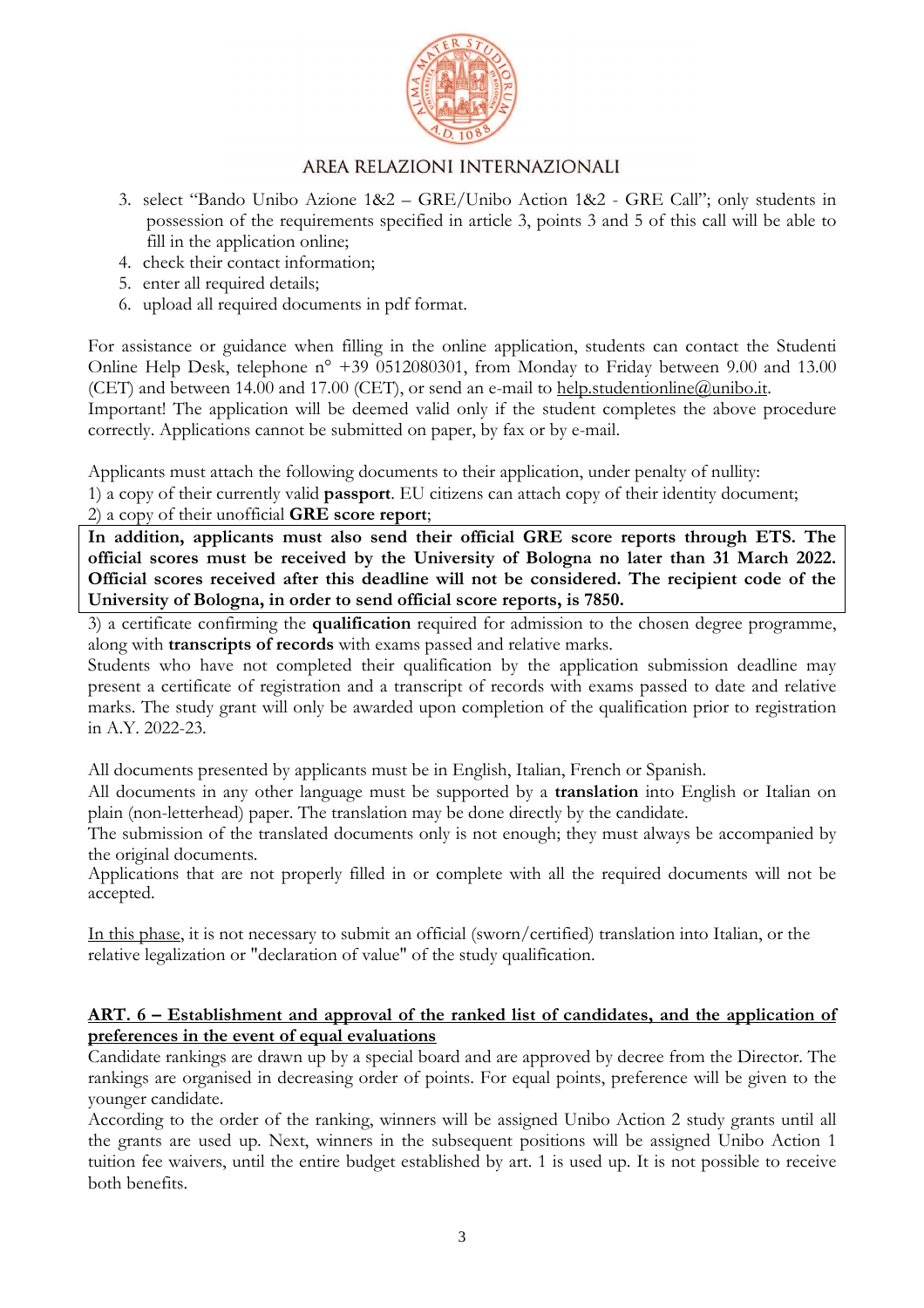

Waivers are awarded for the degree programme chosen by the student on the basis of the maximum tuition fee amounts (contribuiti omnicomprensivi annuali).

The rankings will be published on: studenti.unibo.it.

### **ART. 7 – Acceptance**

Winners will be notified of the awarding of the Unibo Action 2 study grant or the Unibo Action 1 waiver by e-mail.

In order to confirm acceptance of the Unibo Action 2 study grant or the Unibo Action 1 waiver, assignees must send an e-mail to international desk  $@$  unibo.it no later than 10 days from the award notification sending date, under penalty of loss of the grant or waiver. Awardees must state their full acceptance without reserve of the Unibo Action 2 study grant or the Unibo Action 1 waiver, according to the conditions established in the call for applications. In this statement, they must expressly confirm, under their own full responsibility, that they do not fall within any of the conditions of incompatibility established in article 2 of this call for applications. They shall also notify the university of any changes to the declared information which may arise during the year.

#### **ART. 8 –Unibo Action 2 study grants: payment methods and maintenance requirements**

Study grants will be paid in 3 instalments. Payment procedures will start in October\*, March and July and they will last 60 days.

(\*) The payment of the first instalment, of  $63.500$  (gross of all charges for the beneficiary's account), is dependent on the student's effective admission and registration in the chosen degree programme, or in another Second Cycle degree programme. It is also subject to the delivery of the specific forms, duly filled in, provided to the student by the International Desk. In order to be admitted and to register, the student must comply with applicable provisions and deadlines, including the enrolment regulations established by the Memorandum issued by the Ministry for Universities and Research concerning foreign students' access to university degree programmes.

The payment of the second instalment of  $\epsilon$ 3.500 (gross of all fees to be paid by the beneficiary), is subject to the acquisition of the credits listed in the following table, by **20 February 2023:**

| First enrolment A.Y. | CFU (ECTS) number<br>for 2 <sup>nd</sup> Cycle D.P. |
|----------------------|-----------------------------------------------------|
| $2022 - 23$          | 10                                                  |
| $2021 - 22*$         | 60                                                  |

(\*) reference A.Y. in case of a shortened programme (abbreviazione di corso).

The payment of the third instalment of  $\epsilon$ 4.059 (gross of all fees to be paid by the beneficiary), is subject to the acquisition of the credits listed in the following table, by **15 July 2023:** 

| First enrolment A.Y. | CFU (ECTS) number<br>for 2 <sup>nd</sup> Cycle D.P. |
|----------------------|-----------------------------------------------------|
| $2022 - 23$          | 40                                                  |
| $2021 - 22*$         | 90 or graduation within<br>the A.Y.                 |

(\*) reference A.Y. in case of shortened programme (abbreviazione di corso)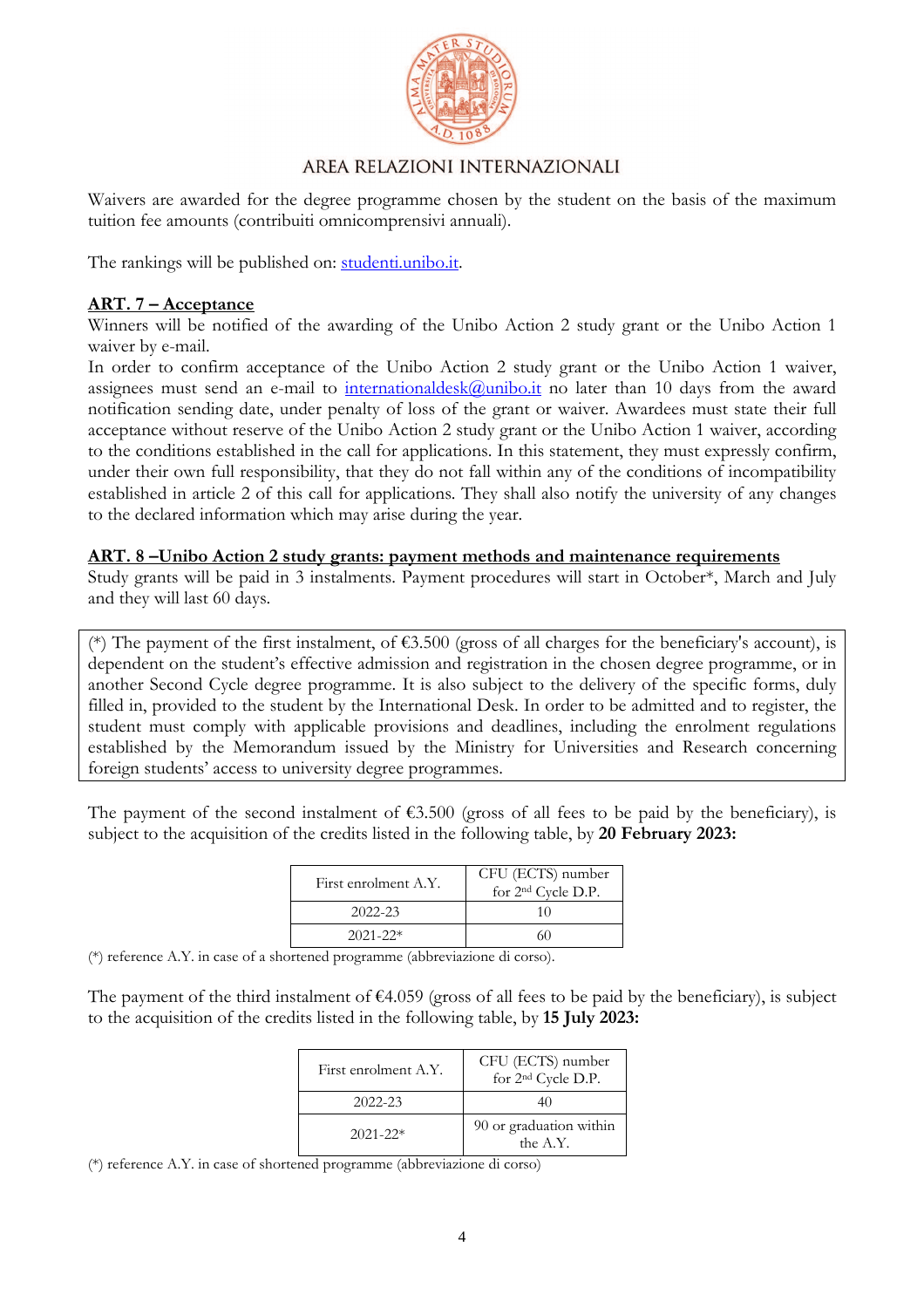

Students who have not met the requirements to obtain the payment of the second instalment by 20 February 2023, but who meet the requirements for the payment of the third instalment, shall also receive the second instalment. The payment procedure will start in July.

Credits accrued during A.Y. 2022-23 must be earned at the University of Bologna (art. 16 University teaching regulations) or at other universities, within University of Bologna mobility programmes, and must be recognized. Payment procedures will start only after the completion of credit recognition processes.

In case of matriculation in a shortened programme (abbreviazione di corso), credits accrued previously are taken into account only if recognized under the present degree programme; the A.Y. of first enrolment will be calculated according to the year of enrolment during A.Y. 2022-23.

Unrecognized credits accrued in single course units, credits accrued attending Italian Language Courses at the University Language Centre (CLA) or any other credits which cannot be applied to the qualification will not be taken into account.

Study grants are paid via bank transfer to an Italian bank account or prepaid credit card with an IBAN registered or co-registered to the student-beneficiary.

### **ART. 9 Unibo Action 1 tuition fee waivers: allocation methods**

Waivers are awarded for the degree programme selected by the student and specified in the application. If the candidate changes his/her degree programme upon matriculation, the waiver will remain unchanged (i.e., the same as the tuition established for the degree programme specified in the application). The candidate will be bound to pay the difference if tuition fees for the degree programme chosen upon matriculation are higher. Candidates may be awarded the full tuition waiver if the budget is available. Budget availability will be checked after 30 November 2022.

The International Desk must be notified of any degree programme changes via e-mail (internationaldesk@unibo.it) by 30 November 2022.

Tuition fee amounts can be found on the website: www.unibo.it/tuitionfees

### **ART. 10 – Withdrawal**

Applicants may withdraw by sending an e-mail to international desk@unibo.it.

In case of withdrawals received by 15 July 2022, newly-available grants and waivers will be allocated to the next suitable candidates in the rankings. The acceptance of a Unibo Action 2 study grant by winners who were already awarded a Unibo Action 1 tuition fee waiver shall imply automatic withdrawal of the waiver.

#### **ART. 11 – Information notice concerning data processing**

Personal data collected are processed as described in the "Informativa per i partecipanti a concorsi e selezioni banditi dall'Ateneo" available (in Italian) at: www.unibo.it/privacy

The information is published in compliance with artt. 13 and 14 of Regulation (EU) 2016/679 (GDPR).

The Administration reserves the right to verify the truth of the information provided. Without prejudice to the penal sanctions of article 76 of Italian Presidential Decree no. 445/2000, in the event of fraudulent information being discovered as a result of such verification the applicant will forfeit the right to the benefit.